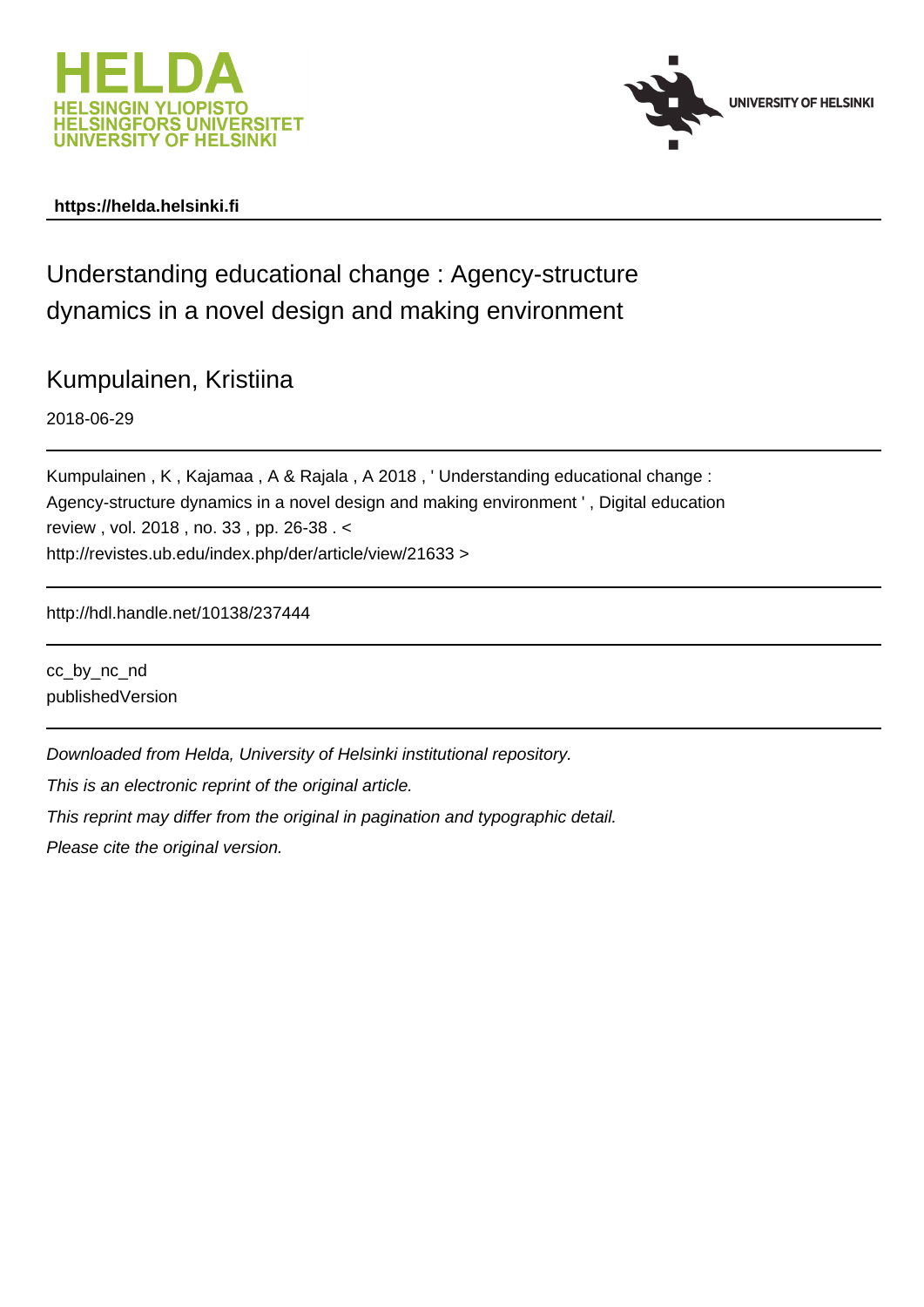# **Understanding educational change: Agency-structure dynamics in a novel design and making environment**

## **Kristiina Kumpulainen**

kristiina.kumpulainen@helsinki, .fi University of Helsinki, Finland

#### **Anu Kajamaa**

anu.kajamaa@helsinki.fi University of Helsinki, Finland

## **Antti Rajala**

antti.rajala@helsinki.fi University of Helsinki, Finland

## **Abstract**

This study investigates agency-structure dynamics in students and teachers' social activity in a novel design and making environment in the context of the Finnish school system, which has recently undergone major curricular reform. Understanding that agency is an important mediator of educational change, we ask the following questions: How are agency-structure dynamics manifested in the social activity of students and their teachers in a novel design and making environment? How do agency-structure dynamics create possibilities and obstacles for educational change? The data comprise 65 hours of video recordings and field notes of the social activity of students aged  $9-12$  years old (N = 94) and their teachers collected over a period of one semester. Our study shows how the introduction of the novel learning environment created a boundary space in which traditional teacher-centered activity patterns interacted and came into tension with student-centered modes of teaching and learning. Our study reveals three distinctive agency-structure dynamics that illuminate how the agentive actions of both teachers and students stabilized existing teacher-centered practices and, at other, times ruptured and broke away from existing patterns, thus giving rise to possibilities for educational change.

## **Keywords**

agency; structure; school; making and design environments; educational change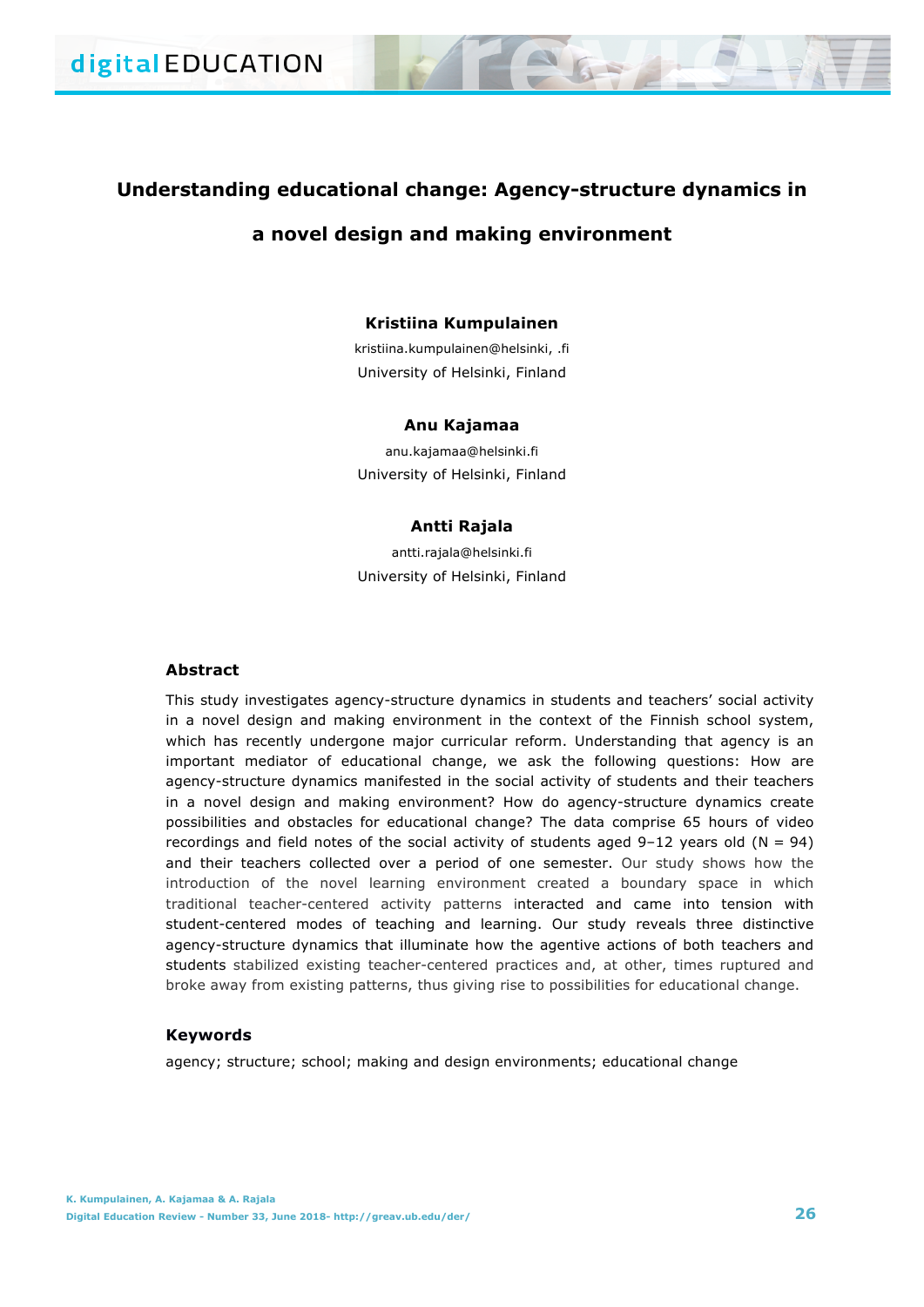## **I. Introduction**

The education system in Finland has recently undergone national curriculum reform with the introduction of novel curriculum content, pedagogical approaches, and learning environments. The new core curriculum for the education of 7- to 16-year-olds emphasizes the development of students' critical thinking and learning-to-learn skills, interaction and expression, digital skills and multiliteracies, working life skills, and entrepreneurship as well as social participation and influence. The new curriculum also includes learning environments and pedagogies based on experiential, integrated, and student-centered learning; modeling real-life inquiry; and problem-solving with relevant social and material resources (Finnish National Board of Education, 2014, Pietarinen, Pyhältö, & Soini, 2017).

The new Finnish core curriculum calls for major changes in the ways in which education has been organized in the past. The need for a more radical change is supported by earlier research that has indicated that Finnish teachers and their educational practices demonstrate traditional teachercentered and textbook-centered pedagogical approaches (Lahelma & Gordon, 2003; Norris et al., 1996). Therefore, it is important to understand how the new curriculum is enacted and placed into use at the intersection of existing teaching and learning practices in Finnish schools and novel pedagogical approaches and learning environments being introduced. It is this transformation in the educational structures from teacher-centered instruction to more student-centered modes of teaching and learning that encapsulates our focus on educational change in this study.

Recognizing that educational change in schools is difficult (see also Osborne, Simon, Christodoulou, Howell-Richardson, & Richardson, 2013; Ruthven et al., 2017), and understanding that agency is an important mediator of educational change (e.g., Rajala & Kumpulainen, 2017), in our study, we investigate agency-structure dynamics in students and teachers' social activity in a Finnish school that has recently introduced a novel design and making environment as one means of addressing the new curriculum requirements. This design and making environment, the FUSE Studio, aims to support students' interest-driven engagement and learning in various kinds of science, crafts, robotics, and computing activities while creating material artefacts supported by a wide range of technologies and media in a social context. It also emphasizes relative expertise and students' agency in the learning activity (Stevens & Jona, 2017).

In this study, we argue that, while novel learning and design environments are valuable and necessary for addressing the new curriculum requirements focusing on more student-centered modes, there is a need for a more nuanced understanding of how agency-structure dynamics create barriers and opportunities for such educational change efforts in everyday school life. Furthermore, we argue that, instead of examining student or teacher agency separately, it is important to understand their mutual interdependence and interplay in social activity. We hold that this knowledge is pivotal for understanding and supporting educational change in schools. The Finnish education system creates an intriguing research context for the study of agency-structure dynamics in relation to educational change, as this system provides teachers a great amount of autonomy to design and implement their teaching and to take evaluative control of students' learning progressions based on their professional knowledge and decision-making (EURYDICE, 2004; Sahlberg, 2011; Simola, 2015). It is in this sociocultural context that we ask the following questions: How are agency-structure dynamics manifested in the social activity of students and their teachers in a novel school-based design and making environment? How do agency-structure dynamics create possibilities and obstacles for educational change?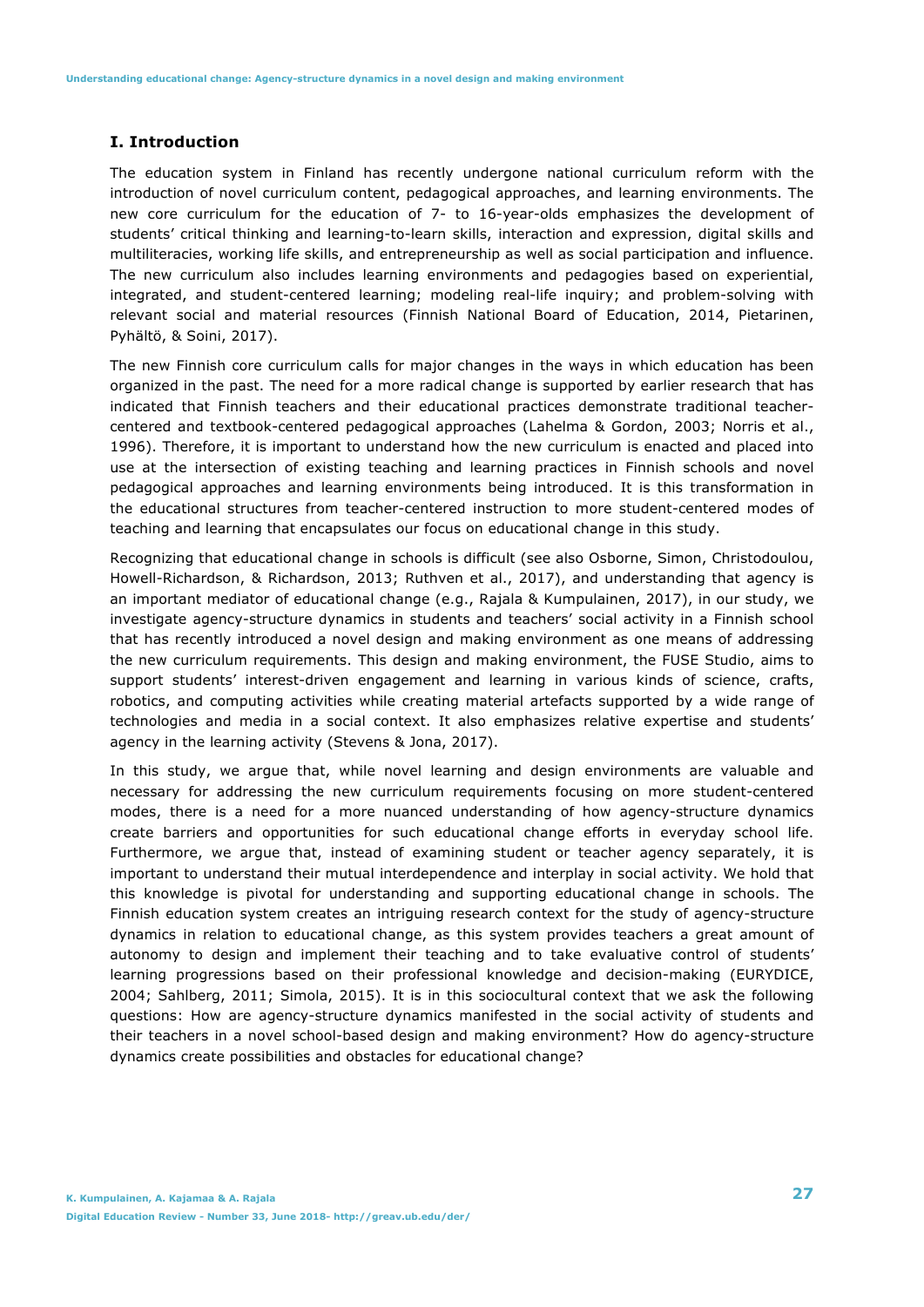## **II. Conceptualizing and understanding agency-structure dynamics in formal education**

Our study draws on sociocultural and cultural–historical theorizing that defines agency as the capacity of people to act upon, influence, and transform their activities and circumstances (Engeström, 2006; Holland et al., 1998; Lipponen & Kumpulainen, 2011; Rajala, 2016). This theoretical standpoint stresses the central role of mediation in human activity, that is, how agency is mediated by the purpose of the given activity and the availability and use of conceptual and practical tools (Wertsch et al., 1993). Agency is hence constituted in relation to other people in sociocultural contexts (Edwards, 2011; Holland et al., 1998). Taken together, agency is viewed as an ongoing complex, multi-faceted, historically situated process, and relational phenomenon, mediated through sociomaterial and cultural signs, tools, and contexts (Lipponen & Kumpulainen, 2011; Rajala, 2016).

From the sociocultural and cultural–historical standpoint, agency and structure do not oppose but presuppose each other in a dialectical relationship; that is, structures shape people's agency, and conversely, people's agency reproduces and/or transforms structures (Emirbayer & Mische, 1998; Giddens, 1984; Sewell, 1992). Agency results from the interplay of individual efforts, available resources, and contextual and structural elements (Biesta & Tedder, 2007; Leander & Osborne, 2008).

A number of previous studies on learning and education have investigated student and teacher agency in connection to the transformation of educational practice (e.g., Goulart & Roth, 2010; Gutierrez & Calabrese Barton, 2015; Rajala & Kumpulainen, 2017; Siry & Lang, 2010; Siry, Wilmes, & Haus, 2016; Varelas, Martin, & Kane, 2015). In the context of the school, opportunities for active participation and intentional membership in educational activities are found to be important in positioning students as actors and authors of their learning (Brown & Renshaw, 2006; Greeno, 2006; Kumpulainen & Lipponen, 2010). Previous research has also pointed out how student agency is a key to their relational engagement (Edwards, 2011). Even in most restricted settings characterized by accountability and control mechanisms, there is room for teachers and students to achieve some degree of agency (Buxton et al., 2015; Gresalfi et al., 2011; Robinson, 2012). For instance, Priestley et al. (2012) showed how teachers managed tensions between educational ideals and actual constraints of the work by taking risks and experimenting with the imposed constraints. Rajala & Sannino (2015) showed how students agentively adapted the rigid demands of their assignments by cheating and secretly breaking the rules to get their work done. In contrast, Siry et al. (2016) showed how open-ended structures associated with participatory curricular design could create scope for new interactions and roles for both students and teachers. In sum, previous studies on agency have stated that achieving different degrees and forms of agency relates to issues such as the organization of school practices and the use of different pedagogical approaches (Gresalfi et al., 2009; Lipponen & Kumpulainen, 2011; McFarlain, 2001).

#### **a. Stabilization knowledge and possibility knowledge as mediators of educational change**

In efforts to unpack agency-structure dynamics from the perspective of sociocultural and cultural– historical theorizing, our study utilizes Engeström's (2007) conceptualization of stabilization knowledge and possibility knowledge by placing stabilized institutionalized structures of the school and novel emerging practices into constructive interplay with the participants' agentive actions. Given our focus on the historical development of stabilized practices mirrored against participants' agency in a novel learning environment, we hold that the notions of stabilization knowledge and possibility knowledge offer useful heuristics for the study of agency-structure dynamics in institutionalized educational contexts.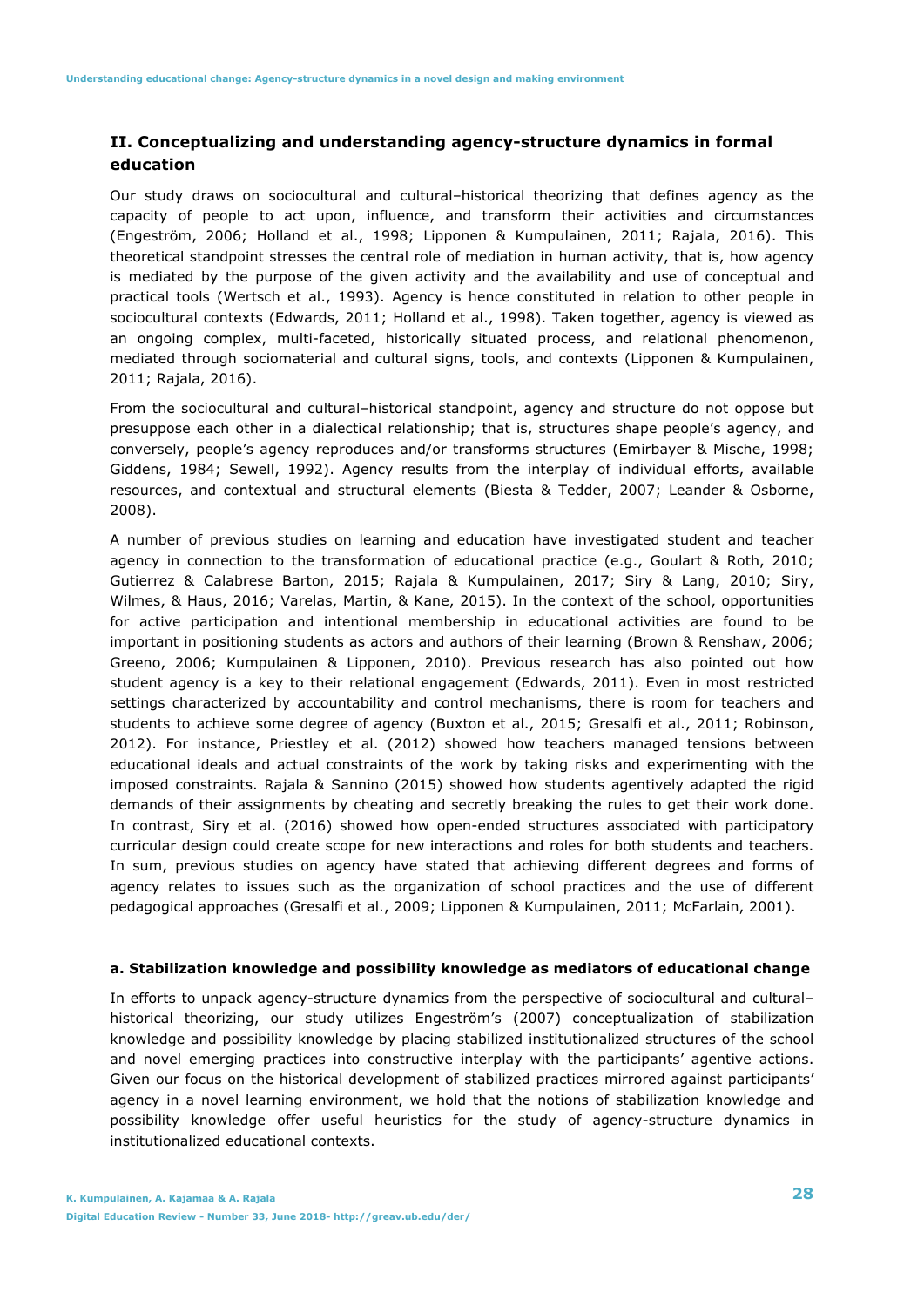Typically, in an institutional practice, such as a school, participants actively work to maintain stability as a way of creating coherence and dealing with the complex reality of their everyday practice (Engeström, 2007). While such stabilization efforts realized through the use of stabilization knowledge witness human agency to resist change, and to a certain extent, are necessary for the smooth functioning of an institution, they also constrain organizational learning and educational change. In particular, stabilization efforts often limit seeing and, most importantly, enacting alternative possibilities for educational change (Engeström, Engeström & Suntio, 2002; Hennessy et al., 2015; Zellermayer, 2001).

Possibility efforts realized through the use of possibility knowledge, however, stand for participants' agentive actions toward breaking away from stabilized categorical knowledge and practices, which stresses the multivoicedness of interests and the future orientation of the activity (Engeström, 1996, 2007; Miettinen, 1999). Putting inert stabilization knowledge into movement and generating and enacting possibility knowledge in social activity is demanding and requires not just single mediating tools but multi-level instrumentality. In institutional settings, like schools, a qualitative transformation of an activity may be triggered by the introduction of new tools and technology, giving rise to agentive actions that draw upon possibility knowledge. However, transformation of practice is not reducible to new tools and/or technology only (Engeström, 2004). The generation of possibility knowledge especially calls for creative agentive actions and collaborative coconfiguration processes (Engeström, 2007).

In sum, in our study, we investigate the agentive actions of students and teachers at the intersection of established educational practice and a novel design and making environment. We view the novel learning environment as creating a boundary space in which stabilization knowledge and possibility knowledge meet, interact, and come into tension in the social activity of students and teachers, thus manifesting obstacles and opportunities for educational change.

## **III. Study overview**

The empirical data of our research stems from a Finnish city-run comprehensive school with 535 students and 28 teachers at the primary level. Like any other school in Finland, this one follows the new national core curriculum, which has been defined locally. The local curriculum of the school strives for student-centeredness and stresses design learning, which is considered to enhance students' creative problem-solving skills across the curriculum (as expressed in its local curriculum document of 2016).<sup>1</sup> As a response to the new curriculum requirements, the school has recently (in autumn 2016) introduced a new making and design environment called the FUSE Studio (www.fusestudio.net) as part of its elective courses.

#### **a. The FUSE Studio**

The FUSE Studio is a making and design environment, 'a choice-based digital infrastructure for STEAM (i.e., Science, Technology, Engineering, Arts, Mathematics) learning' (see Stevens & Jona, 2017). The technological infrastructure of the FUSE environment offers students different STEAM challenges that 'level up' in difficulty like video games. The challenges include "Spaghetti Structures," "Jewelry Designer," "Robot Obstacle Course," "Keychain Customizer," Electric Apparel," "Coaster Boss," and "Solar Roller*.*" The challenges are accompanied by various tools,

 $1$  The name of the school has been withheld for reasons of anonymity.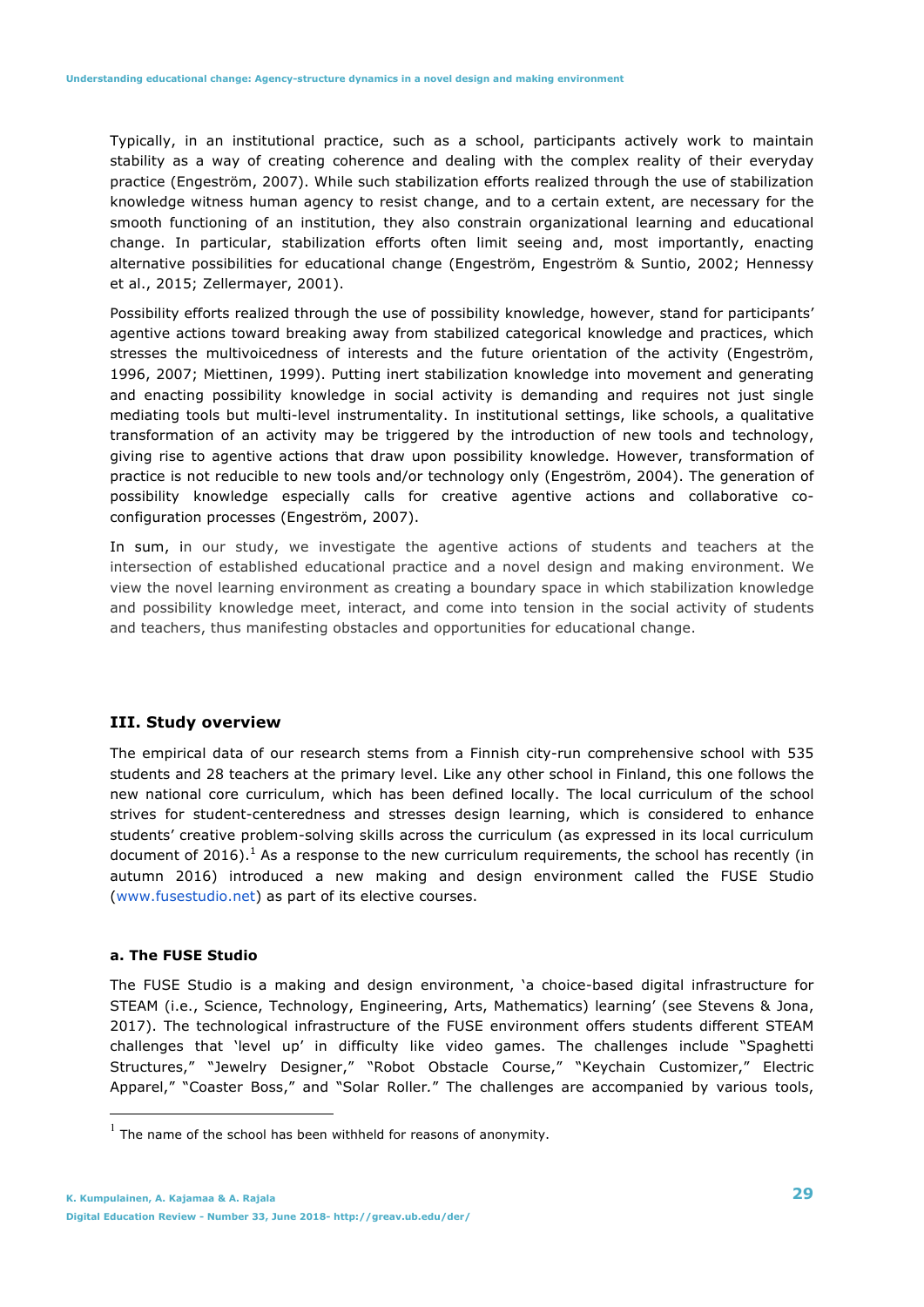such as computers, three-dimensional (3D) printers, and other materials (e.g., foam rubber, a marble, tape, and scissors), as well as instructions on how to process the challenges.

Each FUSE challenge is designed to engage students in different STEAM topics and skill sets. The challenges have been carefully structured to introduce students to new ideas and to support them through more complex iterations of those ideas. Students can choose, based on their own interests, which challenges they want to work on, when, and with whom. They can choose to work alone or with peers. There is no formal grading or assessment by teachers. Instead, using photos, video, or other digital artefacts, students can document their completion of a challenge, and the completion unlocks the next challenge in a sequence. Figure 1 below shows a student view of the FUSE challenges on a computer screen.



Figure. 1. "My Challenges" student interface

A combination of four elements in the FUSE Studio model creates a distinctive making and design environment: (1) an interest-driven approach, in which students are free to select which tasks ("challenges") to pursue and when to move on; (2) a levelling-up structure of challenges within sequences that follows the basic logic of video game design principles (e.g., Salen & Zimmerman, 2005); (3) a focus on STEM ideas and practices, with a move toward STEAM, that includes artistic and design considerations in the criteria by which challenges are posed and judged; and (4) a core focus on cultivating interest in STEM ideas and practices among those who are not already affiliated with them, thereby aiming to broaden access to participation in STEM learning (see also Stevens & Jona, 2017).

## **IV. Methods**

The primary data of this study comprise 65 hours of video recordings and field notes of students  $(N = 94)$  between the ages of 9 and 12 years old and their teachers participating in making and design activities. The video recordings were collected intermittently over a period of one semester. The data come from three different groups of students and their teachers who participated in the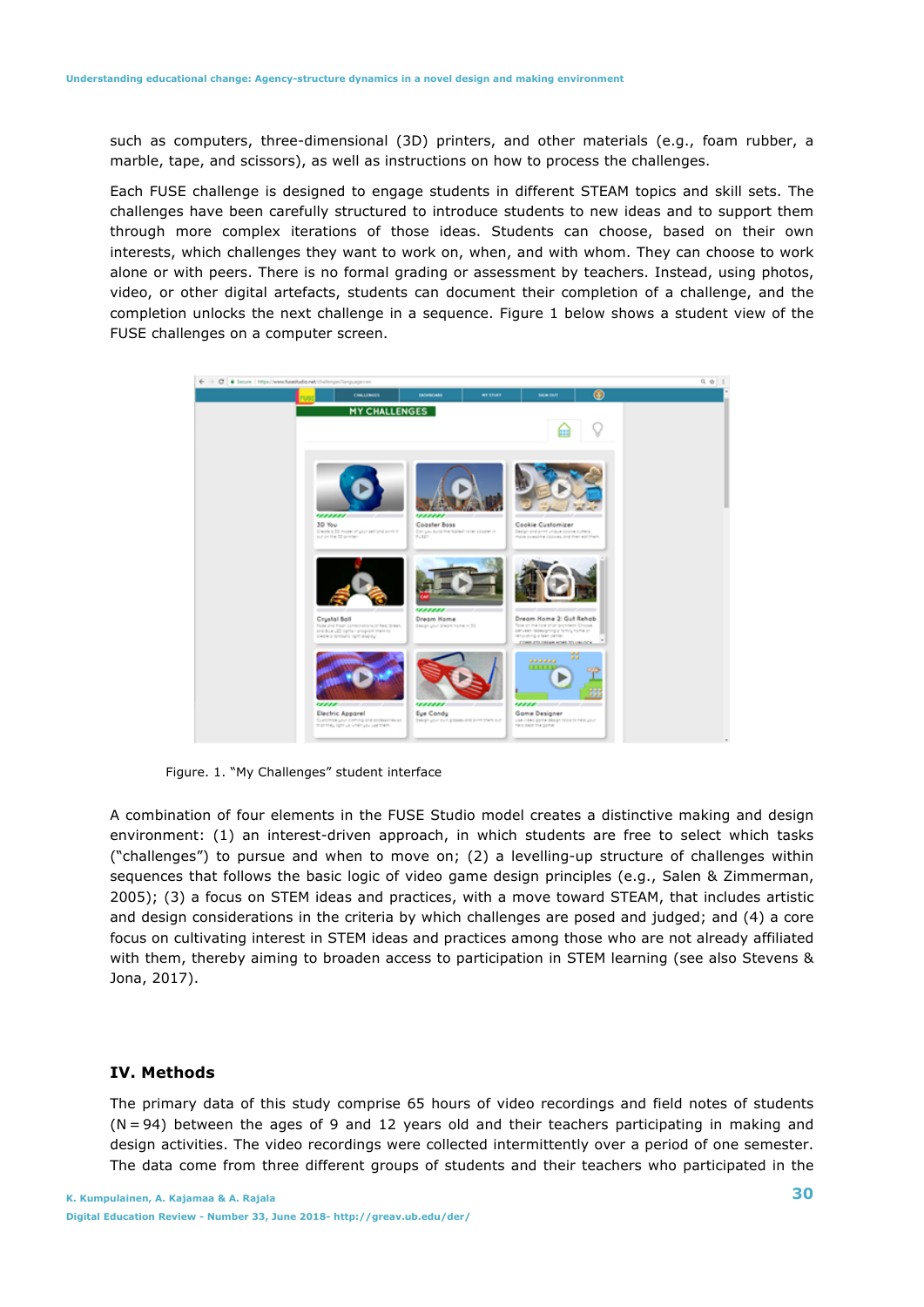FUSE Studio elective course. Due to the elective nature of the course, the groups were made up of students from several classes. Group 1 consisted of 32 students (22 boys and 10 girls), Group 2 consisted of 30 students (19 boys and 11 girls), and Group 3 consisted of 32 students (19 boys and 13 girls). Each group was supported by two to four teachers and teaching assistants. At the beginning of the autumn, each group had one 45-minute FUSE session per week. Later in the autumn, each session was extended to 60 minutes.

The video data and field notes of students and teachers' social activity in the design and making environment were transcribed and analyzed using interaction analysis methods (Jordan & Henderson, 1995). Our analytic approach can be defined as abductive, involving repeated iterations between theory and data (Van Maanen et al., 2007). Our analysis of the agency-structure dynamics proceeded through three major phases. During the first phase, we inductively depicted *stabilization knowledge* from the students' and teachers' agentive actions that reflected traditional patterns of activities of school work, for instance, activities that were teacher-centered and/or guided by the learning materials. In this phase, we also depicted instances where the students' initiatives were overrun by the teachers.

In the second phase of our analysis, we identified *possibility knowledge*, by which we refer to the students' and teachers' agentive actions that gave evidence of breaking away from traditional enactments of doing school and that were more in line with the curriculum requirements emphasizing students' agency and interest in their learning activity. Possibility knowledge manifested itself in the student-initiated and/or teacher-initiated activities in which the students' interests were recognized and taken into account in reframing the activity. Possibility knowledge also manifested itself in social activity that deviated from the teachers' initial instructions or extended the original FUSE challenges, creating a space for the students' agency and recognition of their interests. In the third phase of the analysis, we investigated the interaction and tensions between stabilization knowledge and possibility knowledge in the students' and teachers' social activity with the aim of identifying how these interactions created obstacles and opportunities for educational change in the sociocultural context of the novel learning environment.

## **V. Findings**

Our study reveals three distinctive agency-structure dynamics: *maintaining existing patterns of activity*; *breaking away from existing patterns of activity*; and *collective uptake of new patterns of activity.* These dynamics illuminate how the agentive actions of both the teachers and students stabilized the existing practices of the school and, at other times, ruptured and broke away from existing patterns of activity, giving rise to possibilities for educational change.

#### **a. Vignette 1:** *Maintaining existing patterns of activity*

In Vignette 1, a student, Iida, finds it difficult to upload her challenge onto the FUSE Studio website, and she asks the teacher for help. Another student, Laura, approaches the teacher at the same time in order to show her the gloves she has made in the "Electric Apparel" challenge. "Look what I did," Laura exclaims to the teacher, who is paying attention only to Iida's computer screen and advising her. The two students have to compete for their teacher's attention, and as the teacher is focusing on Iida, Laura leaves the situation. Iida and the teacher continue with the upload, and Laura comes back a little later to explain to the teacher her solution for loose threads in her gloves. The teacher turns her attention to Laura and comments, "Wow, unbelievable!" The teacher turns back to Iida and tells her what to do next. Then, she continues to listen to Laura's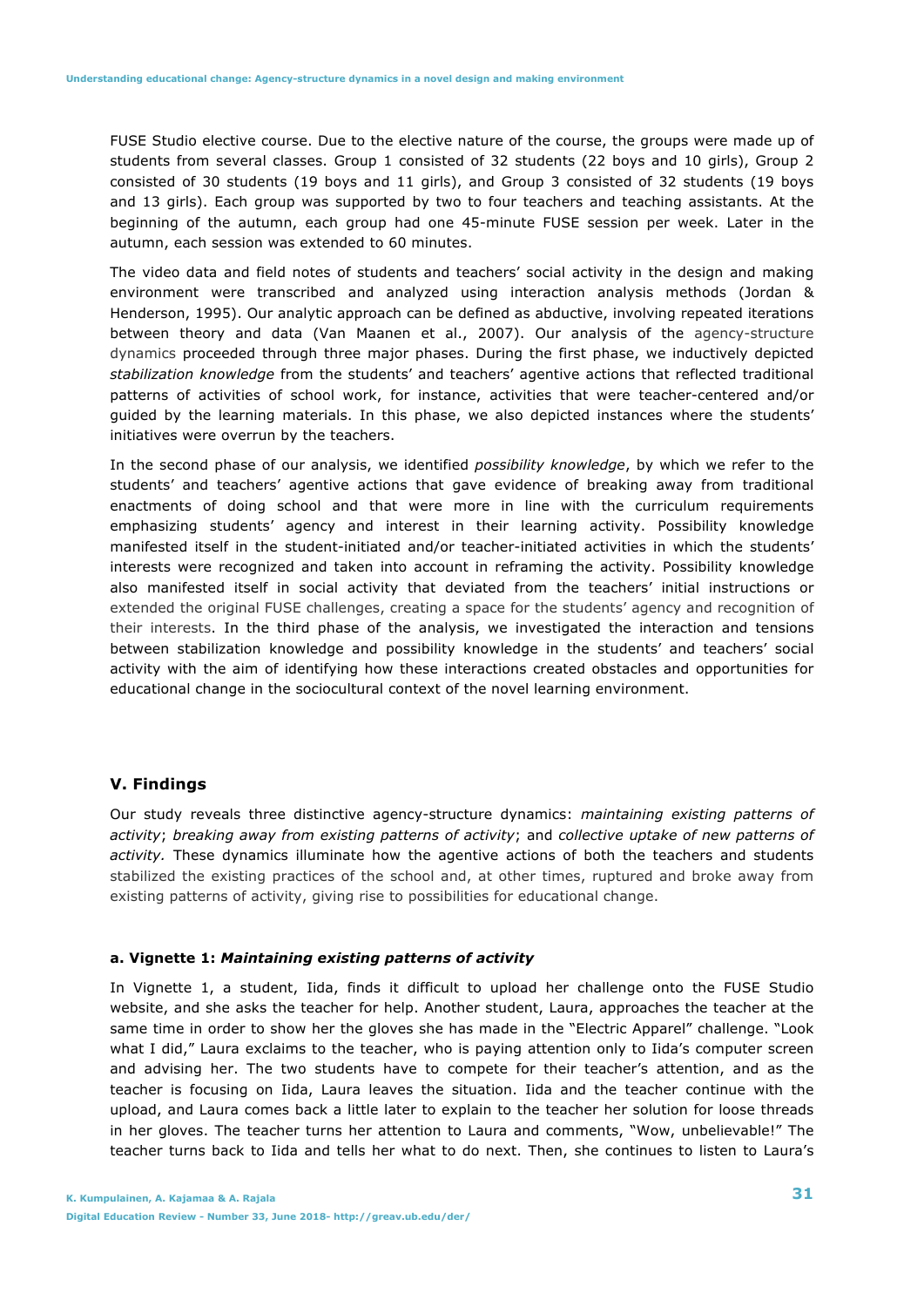explanation and nods in agreement. After telling Iida to click "send," she turns back to Laura and tells her to take her unfinished gloves home so that they are safely stored until next week's lesson. Both students now know what to do, and the teacher leaves.

In this vignette, we witness the use of stabilization knowledge accompanying the students' agentive actions that is more typical of traditional classrooms. The students turn to the teacher (and not to each other) to ask for help and to share the outcomes of their work. In this vignette, the teacher maintains her traditional expert position and teacher-centered style of instruction and interaction with the students. We can also depict how the central role of the teacher in coordinating and mediating many simultaneous activities in the FUSE Studio creates a tension in the attempt to meet every students' needs. The teacher is unable to simultaneously guide and instruct the two students and, in addition, to oversee the whole FUSE class with its large number of students, each making choices about which challenges they prefer to work with and how. The students also strengthen this pattern of activity by turning to the teacher when they face an obstacle during their assignments and by demonstrating their progress and outcomes only to the teacher.

The way the students and teacher manage the tension contradicts the FUSE Studio's principles, also advocated by the new Finnish core curriculum, emphasizing relative expertise as well as collaborative peer learning and sharing. These principles embody possibility knowledge with a potential for destabilizing the existing knowledge practices. However, possibility knowledge, which encourages the reciprocal sharing and relative expertise that is advocated by the FUSE Studio (cf. Penney, 2016), was not activated in this case. Instead, the agency-structure dynamics enforced maintaining the traditional classroom practice in which the teacher is at the center, and the students missed opportunities to engage in a learning activity with collective responsibility and accountability for the learning activity and its material outcomes.

## **b. Vignette 2:** *Breaking away from existing patterns of activity*

In Vignette 2, two students, Jesse and Jiri, are working on the "Spaghetti Structures" challenge. They are using several types of spaghetti and marshmallows to design and build big joint construction. The teacher comes to the students to let them know that there are only a few minutes left and that they should start cleaning up. The teacher reminds the students that they should take a picture of their achievement (a requirement of the FUSE Studio). Jesse asks whether they have to disassemble the construction, as he would rather not do so. The teacher instructs him to take a picture and then disassemble the construction. Another teacher joins them and asks if the students timed their work as they were supposed to do. Jesse informs the teacher that they "just forgot." The teacher asks the students about their aims for the challenge, implicitly evidencing her expectation of a goal-oriented activity. The students explain their construction to the teacher. The teacher continues to ask the students to specify what the challenge entailed, and they explain that the challenge was to get the big marshmallow to stay on top of the construction. The teacher replies, "Yes, but what were the instructions?" The students do not answer. Another teacher walks by and says, "If I remember correctly, the challenge was to use a certain amount of spaghetti and marshmallows and to do it in a certain time. There's a timer that you should have been using." The boys reply that they did not notice the instruction about the timer. The teacher tells them, "Go and clean up now. You're using up the whole group's spaghetti and marshmallows, and the others can't take on this challenge." The students clean up.

In this vignette, the students focused enthusiastically on their joint activity of designing a large construction using spaghetti and marshmallows. The activity was initiated by a FUSE challenge, but soon the students started to follow their own ideas and ways of working. The students found the "Spaghetti Structures" challenge so compelling that they ignored that the instructions imposed a time constraint for their construction challenge and instead strived to create something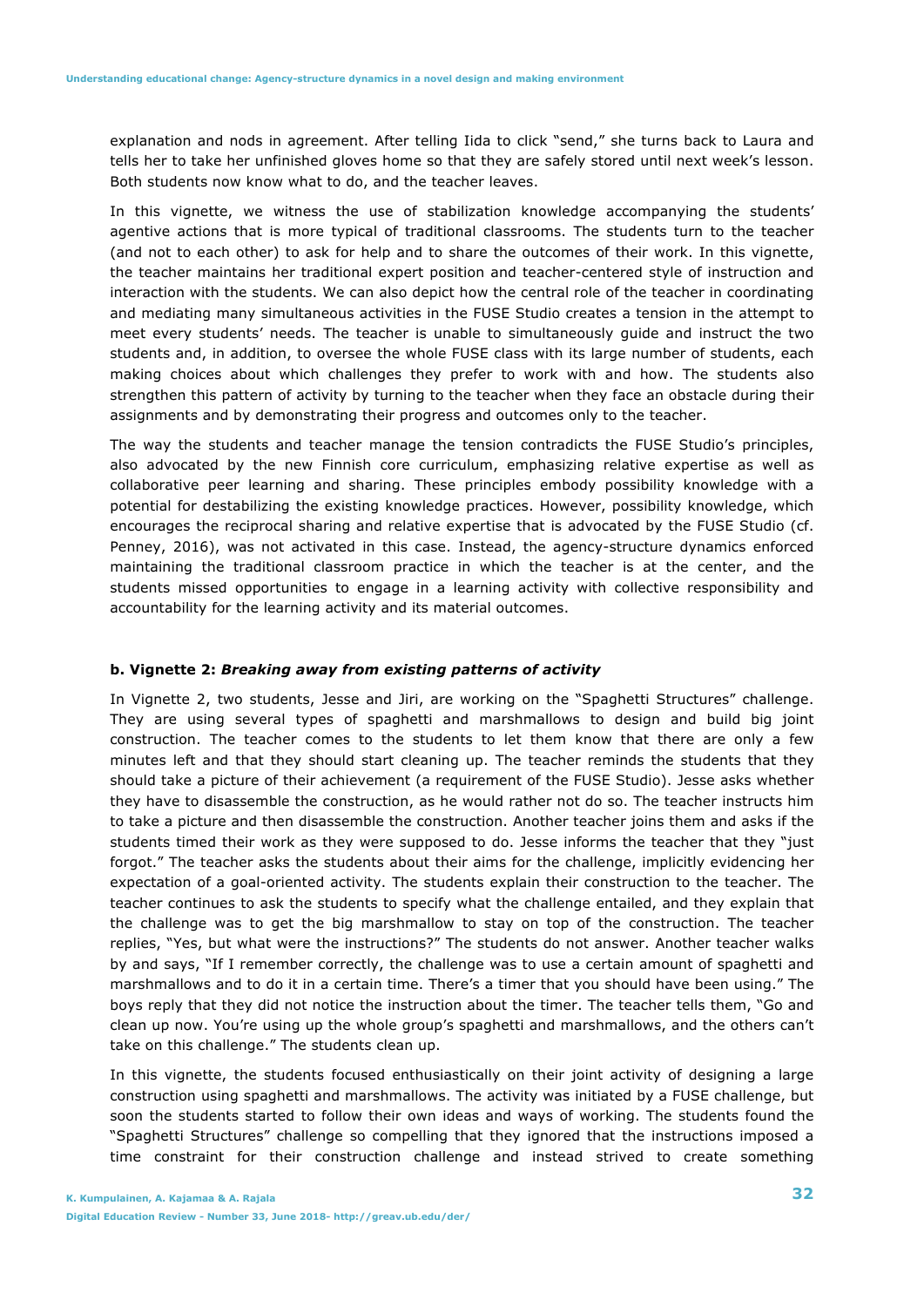extraordinary. In sum, this case represents an example of where the students' agentive actions go beyond the instructions and the demands of the FUSE Studio and the teacher. We interpret this as a possibility act toward an expansive learning experience. Yet, at the same time, this vignette demonstrates tensions between the rules and instructions of the teacher and FUSE Studio and those made up by the students, with the students showing evidence of resistance to expected ways of working. Hence, in this example, we can witness the students destabilizing their existing knowledge and transitioning toward generating possibility knowledge in the creation of their own rules for their design and making activity. Yet, this breaking away from the expected patterns of activity is not accepted by the teachers, which results in an unresolved tension between the students' and teachers' interests and motives.

#### **c. Vignette 3:** *Collective uptake of new patterns of activity*

In Vignette 3, Kasper wants to start working on the "Jewelry Designer" (a FUSE Level 1 challenge). He asks the teacher for help. Leevi is standing behind Kasper and wants to know what Kasper is going to do. Kasper explains that he is going to design a wristband and print it out with the 3D printer when it arrives. The instructions for the challenge are in English, and the teacher translates the instructions for Kasper. These instructions ask the student to design a simple earring. Kasper does not want to design earrings and asks the teacher if he can design something else. The teacher replies that, in this level, he is supposed to design earrings so that he can begin to understand the role of product size in the design process. The teacher then wonders out loud if Kasper could, nevertheless, design something else the same size as an earring. Leevi suggests that Kasper could design a "finger thing," and the teacher agrees because a "finger thing" is about the same size. The teacher again highlights that the idea is to measure the design.

In this vignette, Kasper's motive to create a wristband and the demand built into the FUSE challenge (to create earrings) did not match and, thus, created a tension. The vignette demonstrates how a novel learning environment, such as the FUSE Studio with its aim of promoting interest-driven learning, can turn into a traditional classroom activity in which the student has to follow tasks and instructions with no opportunities for creative deviations from the plan. In this case, a productive resolution was reached, with the teacher and another student, Leevi, coming up with an alternative design idea that still met the learning goals set for the task. The fulfilment of Kasper's interest was reached through social interaction between the teacher and the other student, and the teacher, together with the student, created an alternative, yet equally productive, design and making activity that met the student's interest. Here, the teacher's interpretation of the learning goal of the challenge is instrumental, in the sense that the teacher interprets the task not as being specifically about designing an earring (i.e., carrying out a school task) but more broadly as being about designing a small item (i.e., acquiring expertise in the design process). This tension fostered the generation of possibility knowledge with the learning activity, leading to a resolution that Kasper found meaningful. The teacher and a student together enhanced the possibility of transforming the activity in the FUSE Studio by creating a space for this alternative but equally relevant process.

## **VI. Discussion**

In spite of emerging interest in the study of agency-structure dynamics in education, there is a paucity of knowledge of how these dynamics give rise to obstacles and possibilities for educational change. To contribute to bridging this research gap, we have applied sociocultural and cultural– historical theorizing, with a specific interest in the heuristics of stabilization knowledge and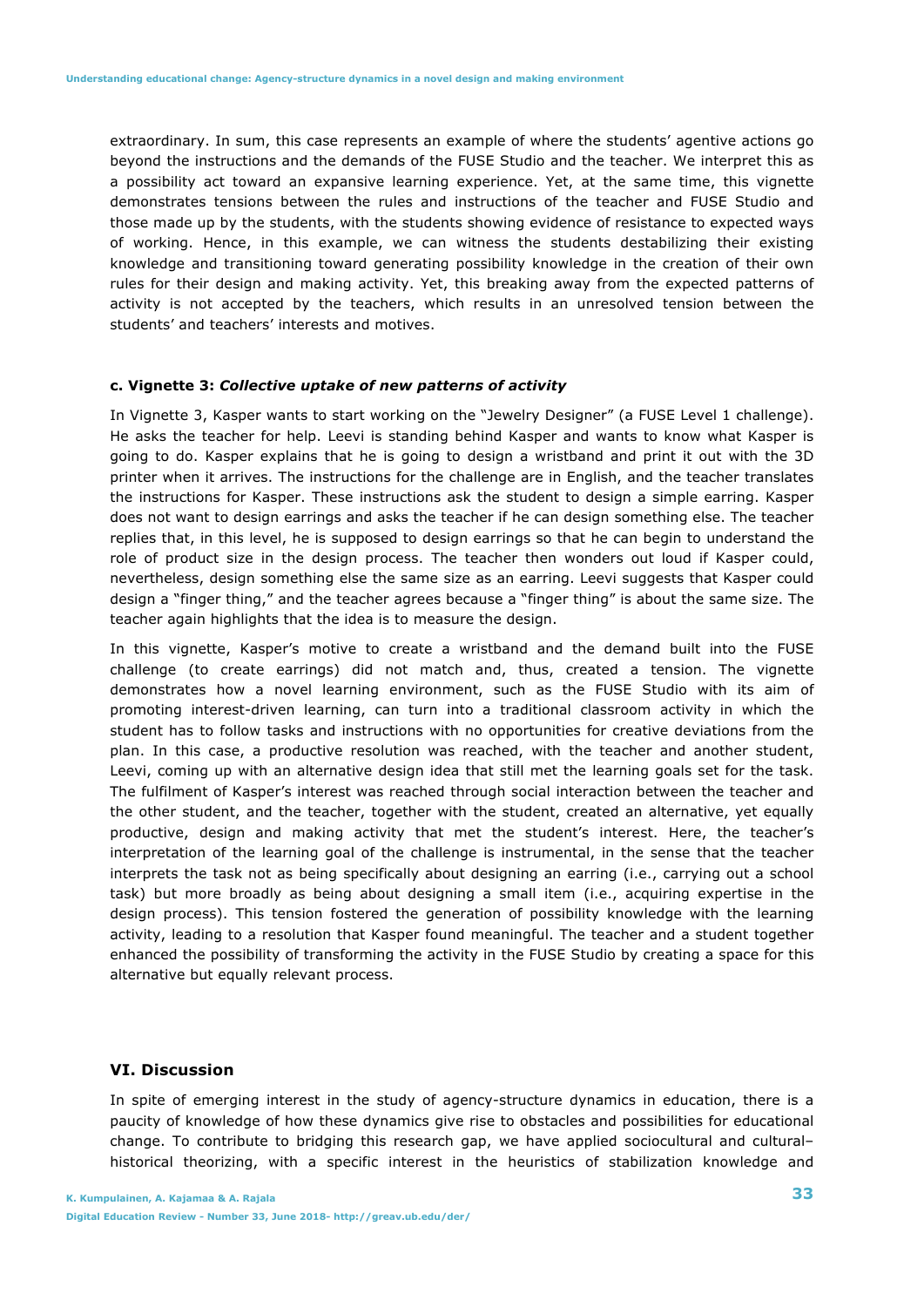possibility knowledge, to the research and understanding of the dialectic movement between students' and teachers' agentive actions situated at the intersection of the novel learning environment of the FUSE Studio and established school practices in the context of the Finnish school system, which has recently undergone a major curricular reform. We hold that, through examination of the agency-structure dynamics and tensions made visible in the social interactions between students and teachers, it is possible to shed light on the varied—and often contradictory institutional and activity-related opportunities and constraints for educational change.

Our study shows how the introduction of the novel design and making environment of the FUSE Studio, which resonated with the new curriculum requirements, created a boundary space in which existing patterns of activity of doing school interacted and came into tension with new ways of teaching and learning. Our study reveals three distinctive agency-structure dynamics: *maintaining existing patterns of activity*; *breaking away from existing patterns of activity*; and *collective uptake of new patterns of activity.* These dynamics illuminate how the agentive actions of both teachers and students, analyzed from the perspective of stabilization knowledge and possibility knowledge, maintained the existing practices of the school and, at other times, ruptured and broke away from existing patterns of activity, thus giving rise to possibilities for educational change.

Agency-structure dynamics that provided evidence of *maintaining existing patterns of activity* illuminate how the students' agentive actions in the FUSE Studio drew on stabilization knowledge and were strongly embedded with their earlier schooling experiences, including following those rules and activity patterns. In this first vignette, the teacher enforced more teacher-centered ways of working and being at school by acting as the center of the students' activity. As a result, opportunities were missed for relative expertise as well as for collective responsibility and accountability of the learning activity and its material outcomes (Kumpulainen, Kajamaa, & Rajala, forthcoming; Penney, 2016).

Agency-structure dynamics that *broke away from existing patterns of activity* demonstrate how the students' agentive actions in response to a FUSE challenge strengthened in the process of their work to the extent that they disregarded the original demands of the FUSE Studio and their teacher. This second vignette demonstrates the students' use of possibility knowledge in their agentive action, evidenced by their strong and persistent engagement in generating creative ideas and initiatives, especially when the content of a challenge was intriguing and meaningful to them. Here, the students created a social context for their collective creative activity and joint decisionmaking. Yet, this agentive initiation of the students demonstrating possibility knowledge came into tension with the teachers' actions and, hence, remained unresolved.

The agency-structure dynamics that evidence *collective uptake of new patterns of activity*  demonstrate how a tension between the students' agentive actions and the structure of the FUSE Studio triggered a productive agency-structure dynamic drawing on possibility knowledge that took the students' learning activity beyond the given FUSE Studio challenge to meet the students' interests and engagement. In the third vignette, the teacher's interpretation of the FUSE challenge was instrumental in transforming the activity into a meaningful one for the students and in facilitating a space for joint problem-solving between himself and the students.

In sum, our study unfolds agency-structure dynamics in which both the students' and teachers' agentive actions enforced traditional teacher-centered and teacher-controlled schooling activity. The uptake of stabilization knowledge in the teachers and students' agentive activities are known to be especially demanding to deal with and difficult to overcome since they relate to the historically established rules of the school system (Engeström, 2007). At the same time, stabilization knowledge serves teachers and students in managing and dealing with the new learning environment and in making sense of educational reform in general.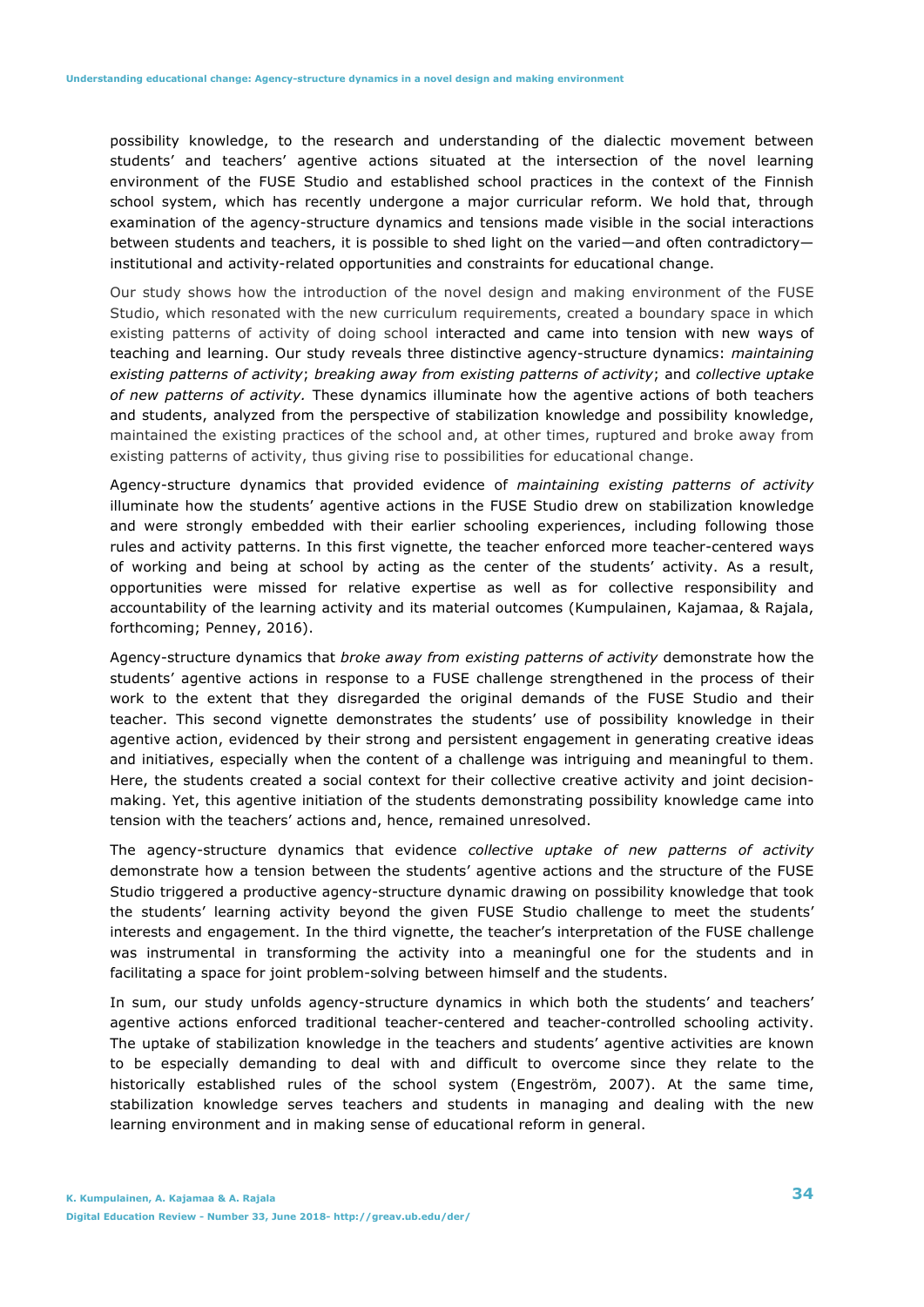The tension-laden interplay between the students' and teachers' agency and the structures of their activities in the FUSE Studio can be seen, at the same time, as a driver for educational change. Tensions and discontinuities are often considered harmful, but they can be important opportunities for learning, both among the students and their teachers as well as across whole school communities (Hubbard, Mehan, & Stein, 2006). As two of our vignettes show, tensions in the agency-structure dynamics generated by the teachers and students' use of possibility knowledge have the transformative power to develop the existing educational practice toward studentcentered learning. Particularly, Vignette 3 demonstrates how this is enabled if possibility knowledge is part of a shared agentive activity for both the teacher and students.

Our findings give evidence of the importance of technological infrastructures and digital artefacts, in other words "instrumentalities", as essential mediating devices for putting inert stabilization knowledge into movement and creating opportunities for the use of possibility knowledge. However, transformation of practice is often difficult and not reducible to new tools and/or technology (Engeström, 2004). Generating and enacting possibility knowledge in social activity is a particularly demanding process and requires versatile mediating tools, creative actions and collaborative co-configuration processes (Engeström, 2007). In such cases, the traditional (stabilized) and the novel (possibility) tools, materials and procedures successfully came together, creating a "multi-level instrumentality" of learning where the aims and expectations of the new curriculum and the collective STEAM learning processes are productively intertwined.

Our study's main message for teachers in the context of educational change is that they need to increasingly exercise their professional agency and reflective thinking to find a balance between old and new ways of working (Kramer, 2018; Rajala & Kumpulainen, 2017). In sum, navigating agency-structure dynamics in the context of educational reform requires constant effort, both from teachers and students. Bridging the gap between established school practices and students' making and design activities can thus be viewed as a continuous process of collective learning. As suggested by earlier research, the emergence of new ways of working and of being at school requires instrumental genesis and calls for co-evolution of schools' social and technological infrastructures (Hakkarainen, 2009; Kumpulainen, Mikkola, & Jaatinen, 2014).

## **VII. Conclusions**

In summary, our study shows how both teacher and student agency, accompanied by possibility knowledge, are required to make space for transforming practice and educational change. By understanding such conditions and opportunities for relative agency (Edwards, 2011) between teachers and students, we can begin to help schools and other educational institutions more systematically and consciously implement educational change.

As our study shows, researching agency-structure dynamics informed by sociocultural and cultural– historical theorizing has much to offer toward understanding the potential of new learning environments and arrangements for educational change. Investigation into agency-structure dynamics from the perspective of stabilization knowledge and possibility knowledge helps us understand the conditions under which the educational change potential of novel learning environments can be realized or thwarted. Furthermore, our study is a beginning for more longitudinal studies of agency-structure dynamics in students and teachers' social activity for sustained educational change.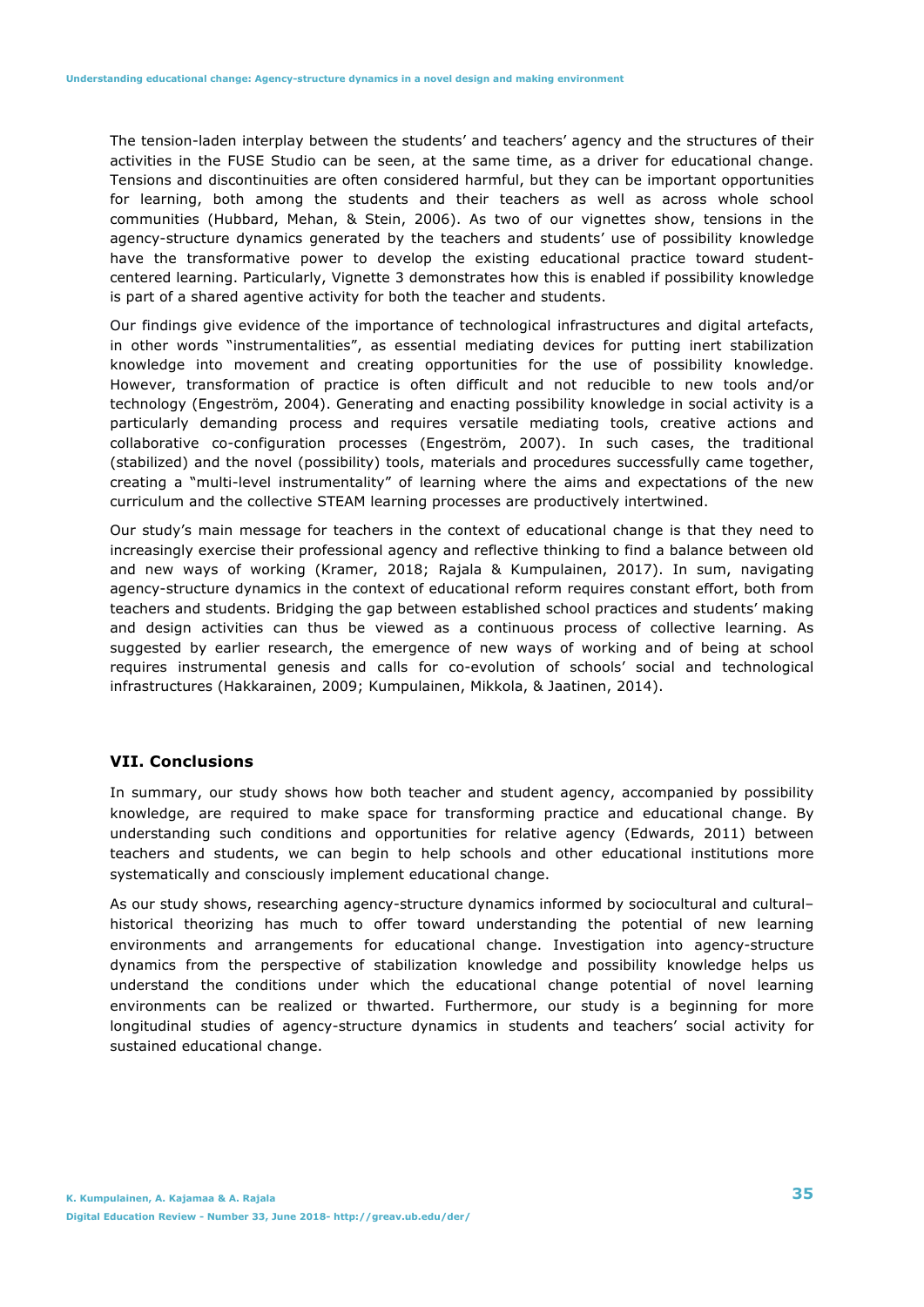## **Acknowledgments**

We would like to thank Ms. Jasmiina Korhonen and Riikka Olkinuora for their help in data collection and analysis. We would also like express our sincere gratitude and thanks to all students and teachers who participated in our study. This research reported in this study has been financially supported by the Academy of Finland (no: 1310790).

#### **References**

- Biesta, G., & Tedder, M. (2007). Agency and learning in the lifecourse: Towards an ecological perspective. *Studies in the Education of Adults, 39*(2), 132–149.
- Brown, R., & Renshaw, P. (2006). Positioning students as actors and authors: a chronotopic analysis of collaborative learning activities. *Mind, Culture, and Activity, 13*(3), 247–259.
- Buxton, C. A., Allexsaht-Snider, M., Kayumova, S., Aghasaleh, R., Choi, Y., & Cohen, A. (2015). Teacher agency and professional learning: Rethinking fidelity of implementation as multiplicities of enactment. *Journal of Research in Science Teaching, 52*(4), 489–502.
- Edwards, A. (2011). Building common knowledge at the boundaries between professional practices: Relational agency and relational expertise in systems of distributed expertise. *International Journal of Educational Research, 50*(1), 33–39.
- Emirbayer, M., & Mische, A. (1998). What is agency? *American Journal of Sociology, 103*(4), 962–1023.
- Engeström, Y. (1996). Development as Breaking Away and Opening Up: A Challenge to Vygotsky and Piaget. *Swiss Journal of Psychology, 55*, 126–132.
- Engeström, Y. (2004). The new generation of expertise: Seven thesis. In H. Rainbird, A Fuller & A. Munro (Eds.), *Workplace learning in context* (pp. 145–166). London: Routledge.
- Engeström, Y. (2006). Development, movement and agency: Breaking away into mycorrhizae activities. In K. Yamazumi (Ed.), *Building Activity Theory in Practice: Toward the Next Generation* (pp. 1–43). Kansai: Kansai University Press.
- Engeström, Y. (2007). From Stabilization Knowledge to Possibility Knowledge in Organizational Learning. *Management Learning, 38*(3), 271-275
- Engeström, Y., Engeström, R. & Suntio, A. (2002). Can a School Community Learn to Master its Own Future? An Activity-Theoretical Study of Expansive Learning Among Middle School Teachers. In G. Wells and G. Claxton (Eds.), *Learning for Life in the 21st Century: Sociocultural Perspectives on the Future of Education* (pp. 211-224). Blackwell Publishing Ltd, Oxford, UK.
- EURYDICE. (2004). *Evaluation of schools providing compulsory education in Europe. European Commission*. Directorate-General for Education and Culture. Brussels: Eurydice, European Unit.
- Giddens, A. (1984). *The constitution of society: Outline of the theory of structuration . Cambridge: Polity* Press.
- Goulart, M. I. M., & Roth, W. M. (2010). Engaging young children in collective curriculum design. *Cultural Studies of Science Education, 5*(3), 533–562.
- Greeno, J. (2006). Authoritative, accountable positioning and connected, general knowing: Progressive themes in understanding transfer. *The Journal of the Learning Sciences, 15,* 537–547.
- Gresalfi, M., Martin, T., Hand, V., & Greeno, J. (2009). Constructing competence: An analysis of student participation in the activity systems of mathematics classrooms. *Educational Studies in Mathematics, 70*(1), 49–70.
- Grossen, M., Zittoun, T., & Ros, J. (2012). Boundary crossing events and potential appropriation space in philosophy, literature, and general knowledge. In E. Hjörne, G. van der Aalsvoort, & G. de Abreu (Eds.), *Learning, social interaction, and diversity—exploring identities in school practice*s (pp. 15–33). Rotterdam: Sense Publishers.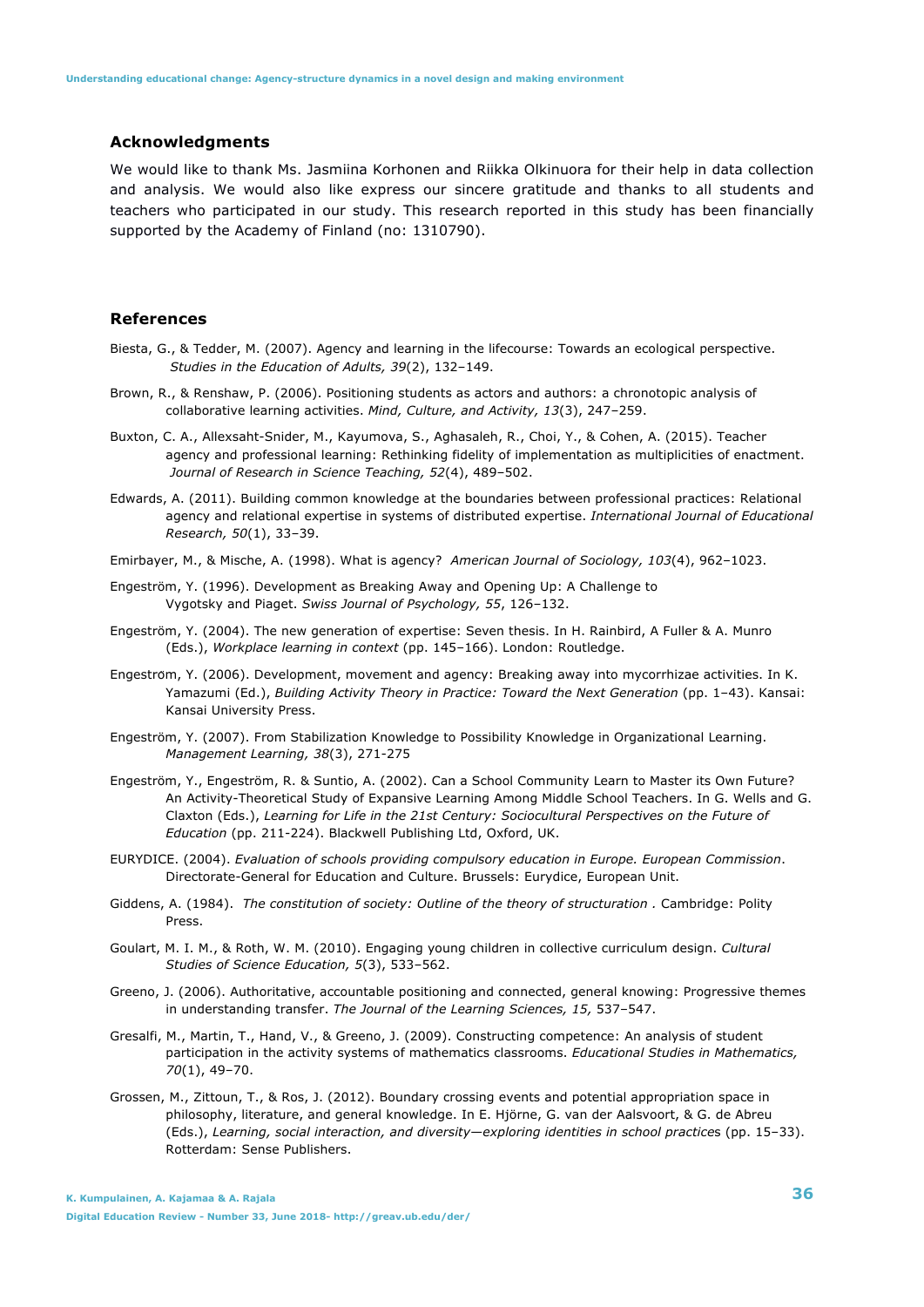- Gutiérrez, K. D., & Calabrese Barton, A. (2015). The possibilities and limits of the structure–agency dialectic in advancing science for all. *Journal of Research in Science Teaching, 52*(4), 574–583.
- Hakkarainen, K. (2009). A knowledge-practice perspective on technology-mediated learning. *International Journal of Computer-Supported Collaborative Learning, 4,* 213–231.
- Hennessy, S., Haßler, B., & Hofmann, R. (2015). Challenges and opportunities for teacher professional development in interactive use of technology in African schools. *Technology, Pedagogy and Education, 24*(5), 1-28.
- Holland, D., Lachiocotte, W., Skinner, D., & Cain, C. (1998). *Identity and agency in cultural worlds.* Cambridge, MA: Harvard University Press.
- Hubbard, L., Mehan, H., & Stein, M.K. (2006). *Reform as learning: When school reform collided with school culture and community politics in San Diego*. New York: Routledge.
- Jordan, B. & Henderson, A. (1995). Interaction analysis: Foundations and practice. *Journal of the Learning Sciences, 4*(1), 39–103.
- Leander, K., & Osborne, M. (2008). Complex positioning: Teachers as agents of curricular and pedagogical reform. *Journal of Curriculum Studies, 40*(1), 23-46.
- Kramer, M. (2018). Promoting teachers' agency: reflective practice as transformative disposition. *Reflective Practice,* DOI: 10.1080/14623943.2018.1437405
- Kumpulainen, K. (2017). Makerspaces: Why they are important for digital literacy education. In J. Marsh, et al., (Eds.), *Makerspaces in the Early Years: A Literature Review* (pp. 12–16). University of Sheffield: Makey Project. Retrieved from http://makeyproject.eu/wpcontent/uploads/2017/02/Makey\_Literature\_Review.pdf
- Kumpulainen, K., & Lipponen, L. (2010). Productive interaction as agentic par- ticipation in dialogic enquiry. In K. Littleton & C. Howe (Eds.), *Educational Dialogues. Understanding and Promoting Productive Interaction* (pp. 48–63). London: Routledge.
- Kumpulainen, K., Mikkola, A., & Jaatinen, A. M. (2014). The chronotopes of technology-mediated creative learning practices in an elementary school community. *Learning, Media and Technology, 39*(1), 53–74.
- Lasky, S. (2005). A sociocultural approach to understanding teacher identity, agency and professional vulnerability in a context of secondary school reform. *Teaching and teacher education, 21*(8), 899– 916.
- Lipponen, L., & Kumpulainen, K. (2011). Acting as accountable authors: Creating interactional spaces for agency work in teacher education. *Teaching and Teacher Education, 27*(5), 812–819.
- McFarland, D. (2001). Student resistance: How the formal and informal organi- zation of classrooms facilitate everyday forms of student defiance. *American Journal of Sociology, 107*(3), 612–678.
- Miettinen, R. (1999). The Riddle of Things: Activity Theory and Actor-Network Theory as Approaches to Studying Innovations. *Mind, Culture and Activity, 6*(3), 170–195.
- Finnish National Board of Education (2014). Perusopetuksen opetussuunnitelman perusteet 2014 [National Core Curriculum for Basic Education 2014] Accessed from http://www.oph.fi/download/163777\_perusopetuksen\_opetussuunnitelman\_perusteet\_2014.pdf
- Penney, L. R. (2016). *An investigation into how students select and develop resources for learning as they pursue choice-based STEAM challenges*. Doctoral dissertation. Northwestern University.
- Pietarinen, J., Pyhältö, K. & Soini, T. (2017) Large-scale curriculum reform in Finland exploring the interrelation between implementation strategy, the function of the reform, and curriculum coherence. *The Curriculum Journal, 28(*1), 22-40.
- Priestley, M., Edwards, R., Priestley, A., & Miller, K. (2012). Teacher agency in curriculum making: Agents of change and spaces for manoeuvre. *Curriculum Inquiry, 42*(2), 191–214.
- Rainio, A. P., & Hilppö, J. (2017). The dialectics of agency in educational ethnography. *Ethnography and Education, 12*(1), 78-94.
- Rajala, A. (2016). *Toward an agency-centered pedagogy A teacher's journey of expanding the context of school learning.* PhD Dissertation. University of Helsinki: Department of Teacher Education.